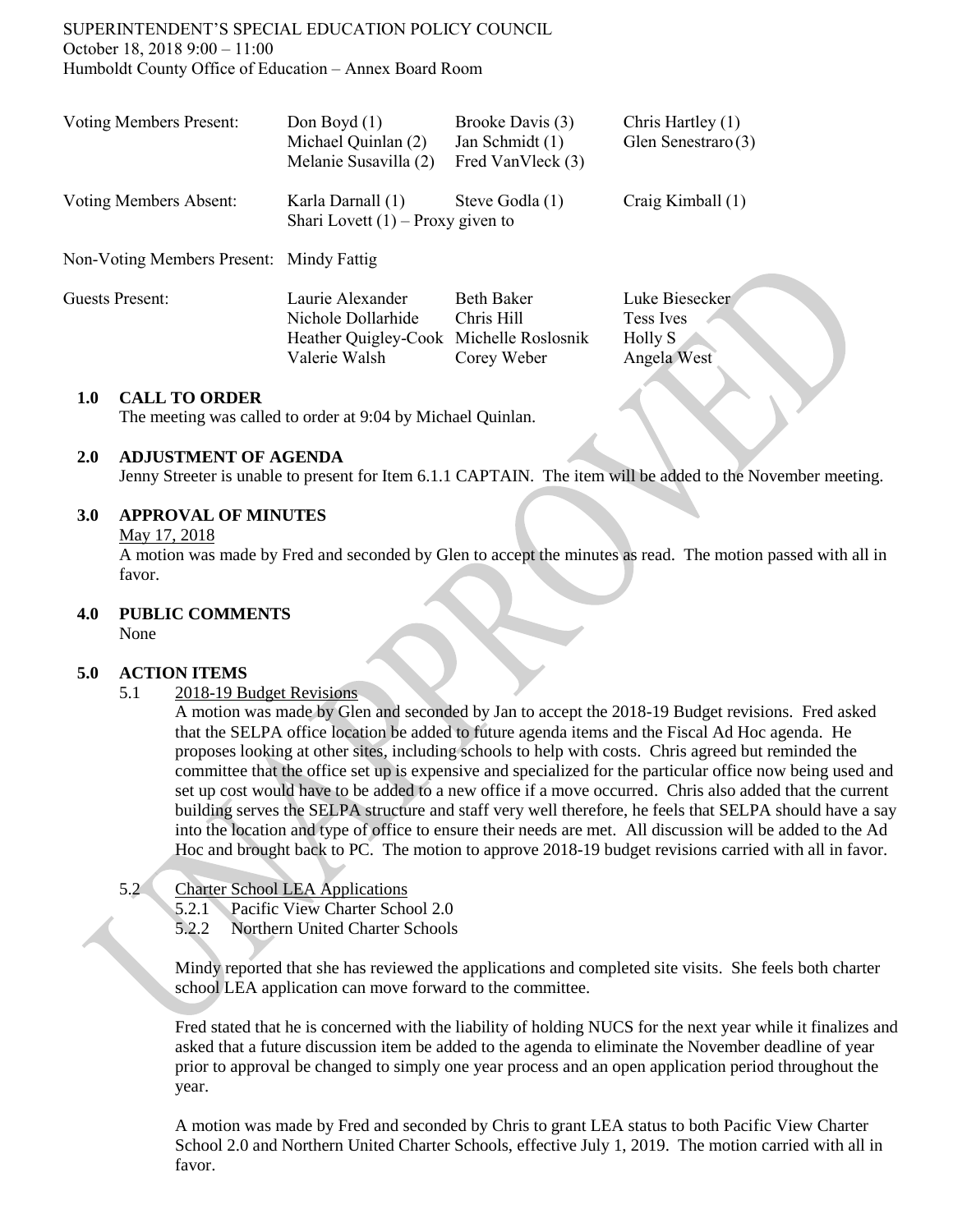# 5.3 SCIA Guidelines Revisions – Heather Quigley

Heather explained that the guidelines have not changed significantly, but have been enhanced with more detail in particular a creating independence section. Additional forms, expanded rubric and flow chart for the initial parent request were added. Mindy reminded the committee that these are SELPA guidelines for best practice, not a policy. If they wish, a LEAs may adopt the guidelines as their own policy. Mindy encouraged staff to provide feedback on these guidelines and next school year SELPA will bring a revised version which will include feedback already given by school psychologists. A motion was made by Fred and seconded by Glen to accept the revised SCIA Guidelines. The motion passed with all in favor.

# 5.4 2018-19 Policy Council Calendar Revisions

After approving the 2018-19 calendar last year several of the dates fall within school breaks (February and April) and will need to be rescheduled. The committee asked that a poll be sent to the members to choose alternate dates that Mindy is available and chose the date a majority of members can attend, bringing back those dates at the next meeting.

# **6.0 INFORMATION/ACTION ITEMS**

6.1 SELPA 2018-19 Training Updates

Mindy presented an updated list of SELPA workshops explaining that we are working collaboratively to present both in Humboldt and Del Norte. Updates will be given to the committee through the coming school year.

- 6.1.1 California Autism Professional Training and Information Network (CAPTAIN) Jenny Streeter Tabled until November meeting.
- 6.1.2 Prevent, Reaffirm, Evaluate, Proved and Respond, Examine (PREPaRE) Heather Quigley-Cook shared with the committee that the PREPaRE training went very well. The overall representation was good, including SELPA sponsoring 5 seats for DHHS staff to attend. The first part of the training occurred in September with a more generalized training. A second more intensive two day training in October followed with chosen regional teams attending.
- 6.2 AB 602 Augmented Funding Count for 2018-19

Mindy reported that after the fiscal review and a closer look at the eligibilities for the special day class funding portion, there were discrepancies with staffing at several of the LEAs who receive additional funding. Rather than revising prelim budget numbers to meet the criteria, the SELPA office will hold harmless this one year and keep the allocation as projected. She will however, contact the LEAs that have discrepancies to ensure the criteria is met for future years. She would like the AB 602 Augmented Funding Policy and Criteria be added to the Fiscal Ad Hoc committee agenda.

# 6.3 Ad Hoc Reports – Fiscal Ad Hoc Member Recommendations

Mindy presented a list of LEA nominations and suggestions of possibly committee members. The council asked that a poll be sent out to those invited to meet and schedule the first meeting. Once the Ad Hoc committee has met, they can set up a schedule of meetings with Mindy facilitating along with a selected chairperson who will be the spokesperson to the Policy Council. Invited staff will be:

Corey Weber (HCOE) Angela West (HCOE)

Carly Wallace (NHUHSD) Cindy Vickers (NHUHSD) Karla Darnall (Pacific Union) Jeff Napier (Del Norte) Paul Ziegler (Eureka) Steve Godla (Del Norte) Jeannemarie Baker (Cutten) Jeff Brock (McKinleyville) Mindy Fattig (SELPA) Michael Quinlan (Garfield) Michelle Roslosnik (Fortuna High) Sarah Poust (Fortuna High) Tammy Picconi (Mattole) Travis West (Arcata)

## 6.4 Director's Report

## **Civil Grand Jury Response**

Mindy noted the conclusions and recommendations were inaccurate. Glen said that the CGJ and county do not understand the role of SELPA or the LEAs with regards to special education. After discussion the council would like to have Mindy add herself to the agenda and attend the Board of Supervisors meeting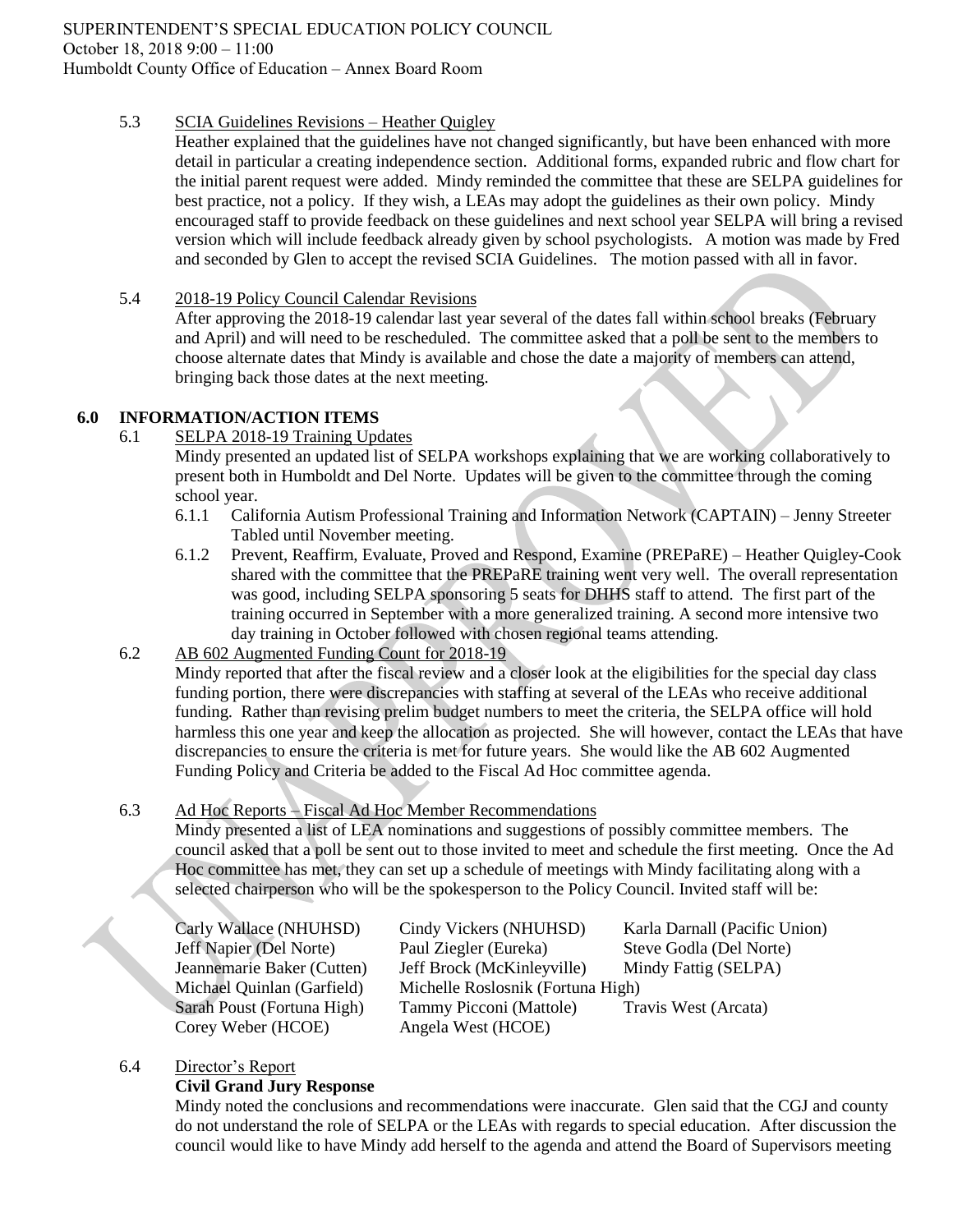## SUPERINTENDENT'S SPECIAL EDUCATION POLICY COUNCIL October 18, 2018 9:00 – 11:00 Humboldt County Office of Education – Annex Board Room

with a response. Chris asked that the superintendents also attend for response and support. Teresa will set up a time for Mindy to address the County Supervisors and send out an invite once set up.

# **Initial Discussion – Preschool Funding 3310**

The Preschool funding format is currently froze and set aside at prior year plus COLA. A decision by December moving forward for next year is needed. Will add to Fiscal Ad Hoc and future agenda items for Policy Council.

# **Legislative Advocacy Information**

"Getting Down to the Facts", bills passed and Mindy will send out to the members. Ryan from Legislative Analyst Office will meet November 9<sup>th</sup> with Michael, Chris & Jeff Harris to learn their perspective on rural school financing. Michael asked that the Legislative Advocacy discussion be added to the regular agenda as Information/Action Item.

## **DINC**

The DINC data was provided to SELPA this week with one week to review prior to going out to the 9 LEAs who are out of compliance. Mindy has emailed the superintendents as a heads up.

# **State SELPA Lead Grant Update**

Mindy is currently in the middle of applying for a large grant focusing on State SELPA leads in the state with HDN SELPA focus on serving rural school districts. It is highly competitive across the state and HDN SELPA partnered with San Mateo SELPA, Ventura SELPA, and East Valley SELPA. The announcement will be made around Thanksgiving.

# **Del Norte – Japan Inclusion Strategies**

Jeff Harris has asked Mindy to participate with Del Norte on working with Japan to look at special education model and share best practices for inclusion. Mindy sent Jeff Harris the information from 5 years ago when she and Garry Eagles met for a week with a group of doctors from Russia focusing on the inclusion practices.

# **Legislative Analyst Office (LAO) meeting** will be November 9th

# **CAC update**

Mindy has held meetings with Del Norte and Humboldt CACs with more meeting scheduled. Membership application have been received and she hopes to have official members be voted in on December 11.

## **CASEMIS vs CALPADS**

This will be the last year operating CASEMIS as the official conversion to CALPADS will be next year. The December 1<sup>st</sup> CASEMIS report is especially important that the LEAs SIS data match with SEIS as inaccuracies may have fiscal implications and certainly will have compliance implications. SEIS forms have changed to address CALPADS fields. This was highlighted at the Fall SELPA wide meeting earlier this month.

# **7.0 COMMUNICATIONS**

None

# **8.0 ANNOUNCEMENTS**

None

# **9.0 FUTURE AGENDA ITEMS**

Policy Council

- LAO standing agenda item on Info/Action Michael/Mindy
- **SELPA** office location options Fred
- Charter School LEA application due date revision Fred
- DHHS continuing conversation Fred
- Group Home Strategies Fred
- Policy Council calendar revisions
- Civil Grand Jury response to Board of Supervisors and positive media outreach
- Preschool Funding 3310
- Policy Council voting membership Arcata Elementary Luke Beisecker